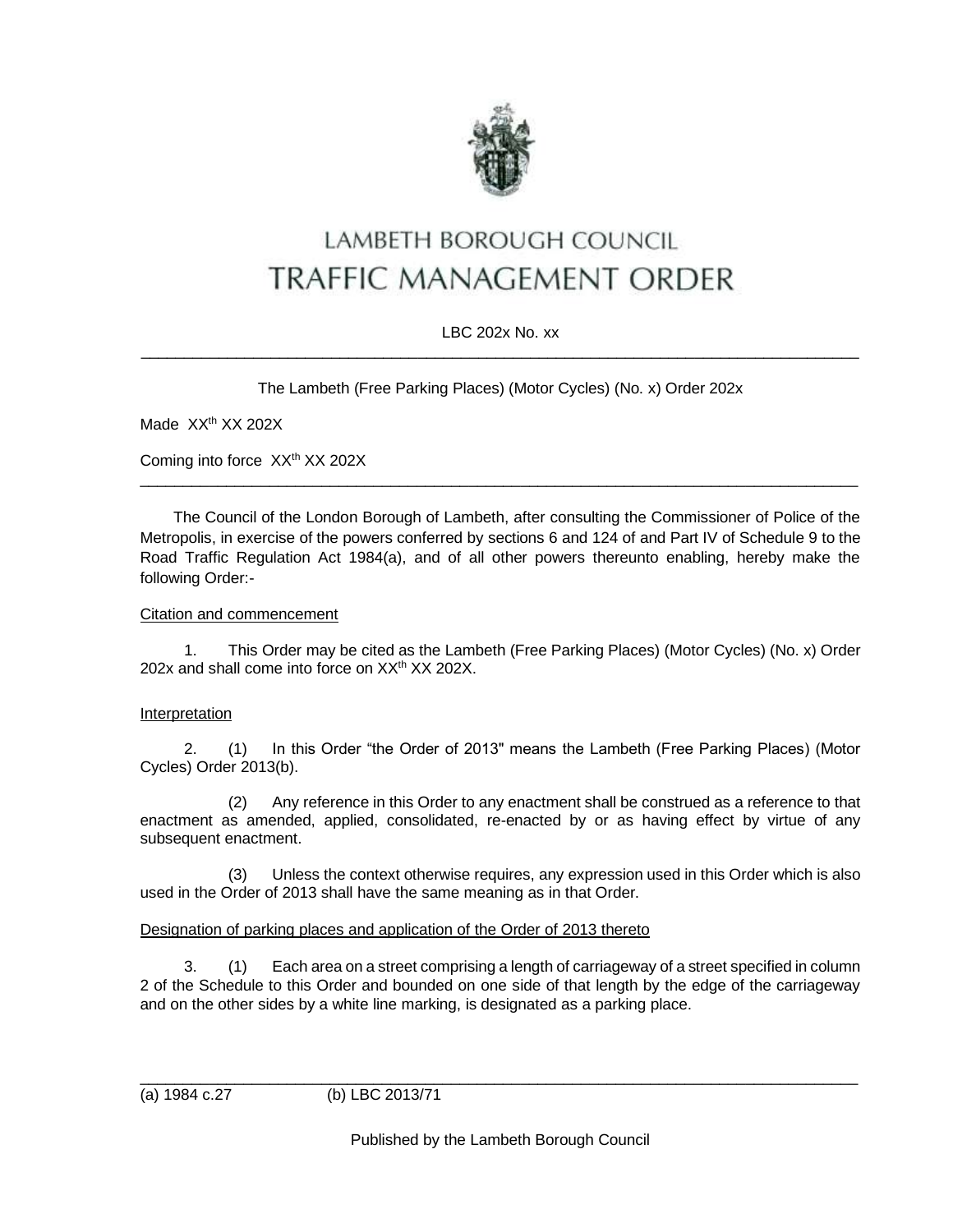(2) The reference in this Article to a white line marking shall be construed as a reference to the white line marking (either broken or continuous) provided for in Schedule 7 to the Traffic Signs Regulations and General Directions 2016(a) or, if applicable, authorised by the Secretary of State by virtue of section 64 of the Road Traffic Regulation Act 1984.

(3) The provisions of the Order of 2013 (other than Articles 3 and 12) shall apply to the areas designated as parking places by this Order as if in those provisions any reference to a parking place included a reference to an area designated as a parking place by this Order and as if any reference to a Schedule to the Order of 2013 included a reference to the Schedule to this Order.

## Placing of traffic signs, etc

- 4. The Council shall:-
	- (a) place and maintain traffic signs indicating the limits of each parking place designated by this Order and that such parking place may only be used during the permitted hours for the leaving of the vehicles specified in Article 4 of the Order of 2013;
	- (b) carry out such other work as is reasonably required for the purposes of the satisfactory operation of a parking place designated by this Order.

Dated this xx day of August 2020.

## Ben Stevens Highway Network Manager

 $\_$  ,  $\_$  ,  $\_$  ,  $\_$  ,  $\_$  ,  $\_$  ,  $\_$  ,  $\_$  ,  $\_$  ,  $\_$  ,  $\_$  ,  $\_$  ,  $\_$  ,  $\_$  ,  $\_$  ,  $\_$  ,  $\_$  ,  $\_$  ,  $\_$  ,  $\_$  ,  $\_$  ,  $\_$  ,  $\_$  ,  $\_$  ,  $\_$  ,  $\_$  ,  $\_$  ,  $\_$  ,  $\_$  ,  $\_$  ,  $\_$  ,  $\_$  ,  $\_$  ,  $\_$  ,  $\_$  ,  $\_$  ,  $\_$  ,